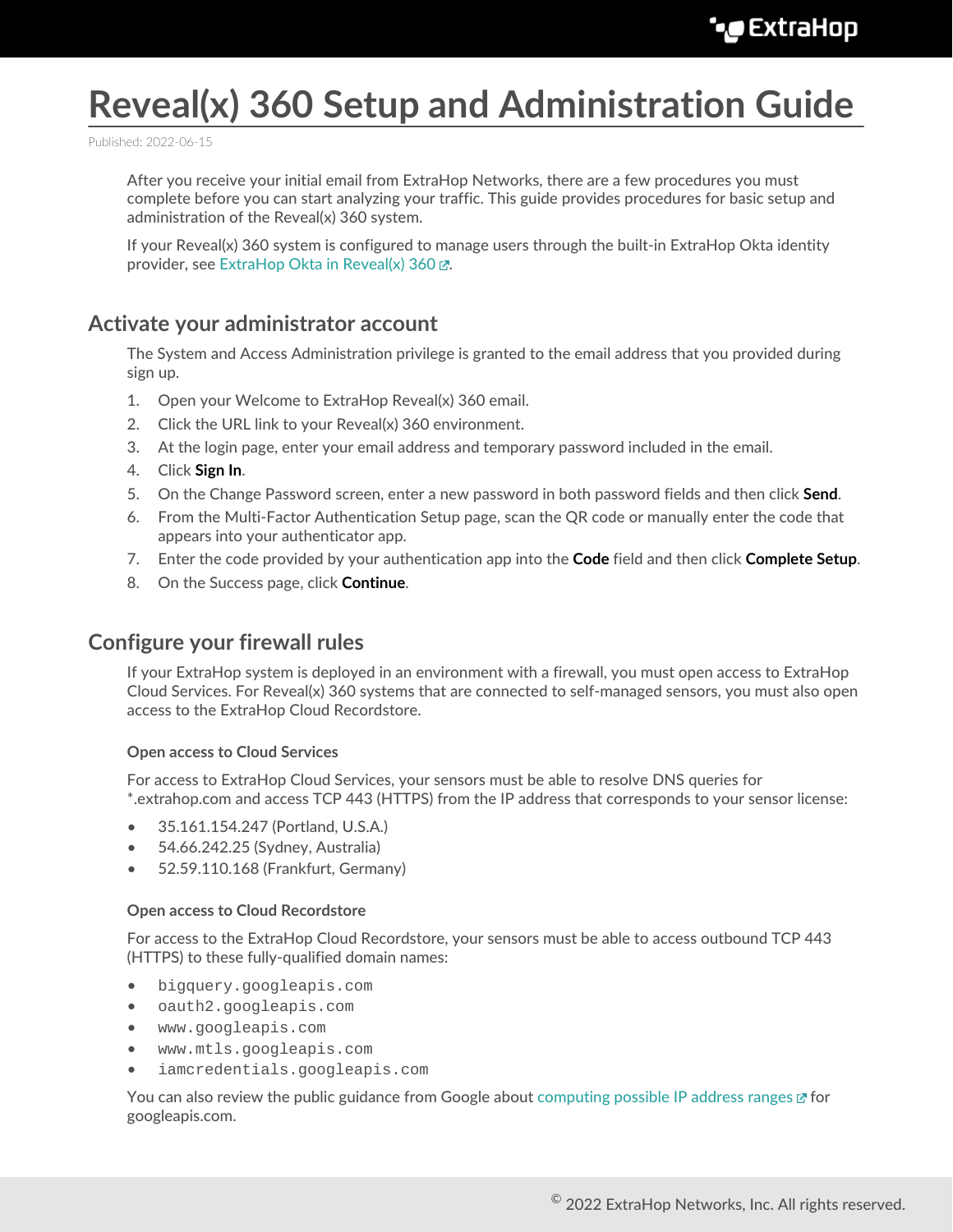In addition to configuring access to these domains, you must also configure the [global proxy server settings](https://docs.extrahop.com/8.9/eh-admin-ui-guide/#global-proxy-server) [.](https://docs.extrahop.com/8.9/eh-admin-ui-guide/#global-proxy-server)

## **Add and manage users**

- 1. From the Reveal(x) 360 Overview page, click **System Settings** and then click **All Administration**.
- 2. Click **User Access**.
- 3. In the Users section, click **View Users**.
- 4. Click **Create**.
- 5. Enter the email address, first name, and last name of the new user.
- 6. In the Privileges section, select one of the following privileges.

|    | <b>Privilege</b>                                                                      | <b>Description</b>                                                                                             |  |  |  |
|----|---------------------------------------------------------------------------------------|----------------------------------------------------------------------------------------------------------------|--|--|--|
|    | System and access administration                                                      | Create and modify all objects and settings,<br>including Administration pages, in Reveal(x) 360.               |  |  |  |
|    | <b>System administration</b>                                                          | Create and modify objects and settings,<br>excluding User Access and API Access on the<br>Administration page. |  |  |  |
|    | <b>Full write</b>                                                                     | Create and modify all objects and settings,<br>excluding Administration pages.                                 |  |  |  |
|    | Limited write                                                                         | Create, modify, and share dashboards.                                                                          |  |  |  |
|    | <b>Personal write</b>                                                                 | Create personal dashboards and modify<br>dashboards shared with the logged-in user.                            |  |  |  |
|    | <b>Full read-only</b>                                                                 | View objects in the ExtraHop system.                                                                           |  |  |  |
|    | <b>Restricted read-only</b>                                                           | View dashboards shared with the logged-in user.                                                                |  |  |  |
| 7. | In the Packet and Session Key Access section, select one of the following privileges: |                                                                                                                |  |  |  |
|    | <b>Privilege</b>                                                                      | <b>Description</b>                                                                                             |  |  |  |
|    | Packets and session keys                                                              | Search and download packets and associated<br>session keys.                                                    |  |  |  |
|    | Packets only                                                                          | Search and download packets.                                                                                   |  |  |  |
|    | No access                                                                             | No access to packets.                                                                                          |  |  |  |
| 8. | In the Detection Access section, select one of the following privileges.              |                                                                                                                |  |  |  |
|    | <b>Privilege</b>                                                                      | <b>Description</b>                                                                                             |  |  |  |
|    | <b>Full access</b>                                                                    | Access to detections.                                                                                          |  |  |  |
|    | No access                                                                             | No access to detections.                                                                                       |  |  |  |

#### 9. Click **Save**.

The user is sent an email that includes the URL of the Reveal(x) 360 environment and their temporary password. The temporary password expires in 7 days.

#### 10. Click **Done**.

delete the user, transfer dashboards click delete

#### **Change user settings**

You can change the assigned privilege levels, reset the multi-factor authentication configuration, or delete the user.

Change user privileges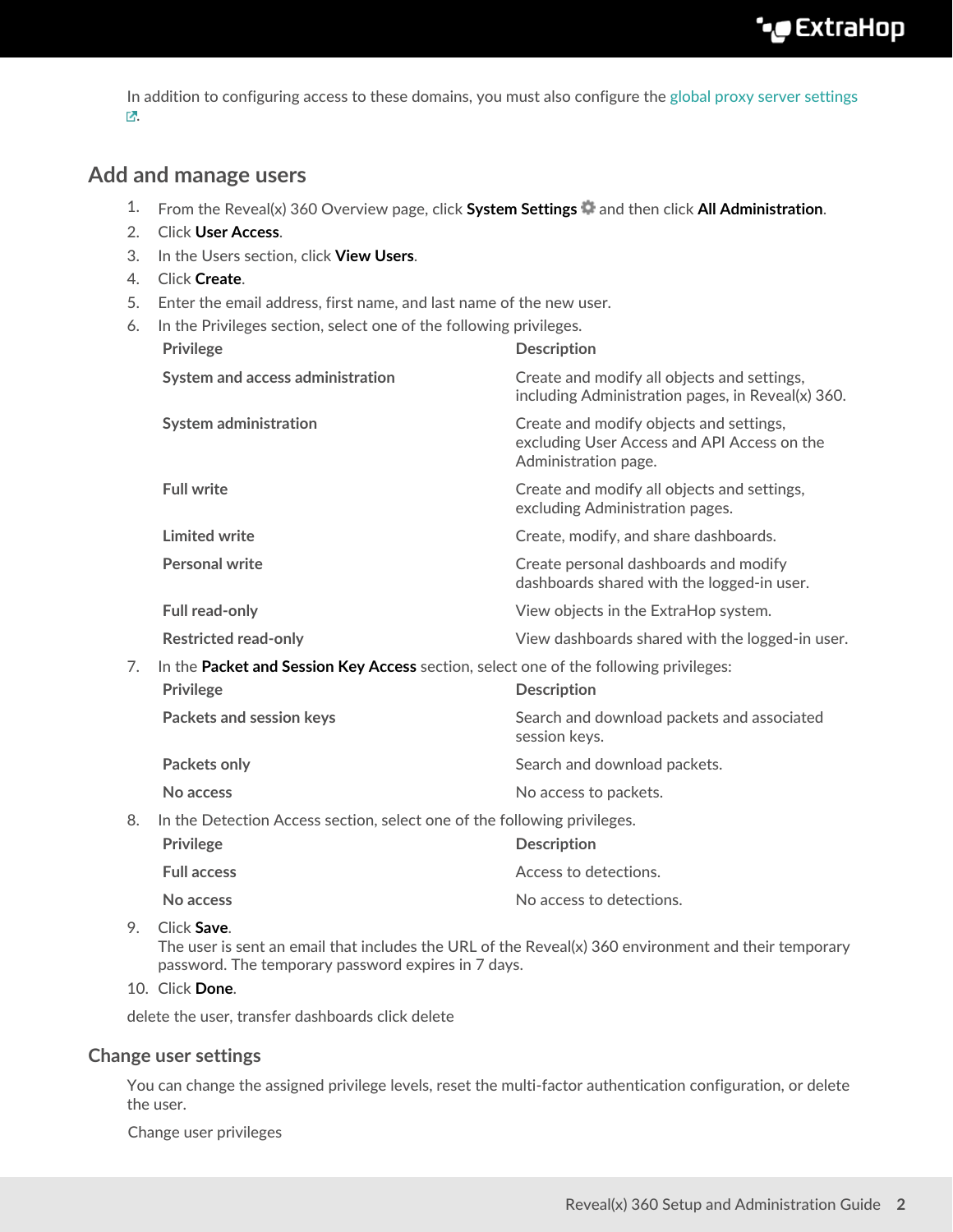- 1. In the Users section, click the name of the user you want to modify.
- 2. In the left pane, select the new privilege level for the user and then click **Save**.

Reset multi-factor authentication

- 1. In the Users section, click the name of the user you want to modify.
- 2. Click **Reset MFA configuration for this user**.

The user is required to configure multi-factor authentication the next time they log in to Reveal(x) 360.

Delete a user

- 1. In the Users section, click the name of the user you want to modify.
- 2. Click **Delete**.
- 3. Select one of the following options:
	- **Transfer dashboards, collections, and activity maps owned by** *<username>* **to the following user:** and then select a new user from the drop-down list.
	- **Delete all dashboards, collections, and activity maps owned by** *<username>*
- 4. Click **Delete**.

### **Connect sensors**

Add sensors to Reveal(x) 360 to monitor your network traffic.

ExtraHop-managed Reveal(x) sensors for AWS can be selected and deployed from within the Reveal(x) 360 console.

• Deploy Reveal(x) 360 sensors for AWS

Self-managed sensors and packetstores can also be connected from within the Reveal(x) 360 console. Note that if you have an existing console, you must disconnect the console before connecting your self-managed sensors to Reveal(x) 360.

[Connect to Reveal\(x\) 360 from self-managed sensors](https://docs.extrahop.com/8.9/configure-ccp)  $\mathbb{Z}$ 

## **Multi-factor authentication**

Multi-factor Authentication (MFA) is a security enhancement that requires you to provide two forms of credentials when you log in to your account. In addition to your ExtraHop credentials, you must supply credentials from a 3rd-party authenticator app.

Select and download an authentication application to your device and generate secure, six-digit codes when you log in to your Reveal(x) 360 system.

There are many authenticator apps to select from. The following steps are a general guideline, but you should also review the help documentation for the app you select.

- 1. Choose a device, such as a computer or mobile device (phone or tablet), on which you can install apps.
- 2. Download and install an authentication app on the device. Here are some popular options:
	- Android and iOS: Google Authenticator, Authy
	- Windows and macOS: 1Password, OTP Manager
	- Chrome extensions: Authenticator
- 3. Open a new browser and sign in to your ExtraHop Reveal(x) 360 system.
- 4. Follow the instructions to scan or enter the code that appears on the ExtraHop Multi-Factor Authentication setup screen, and then enter the credentials provided by your authenticator app.